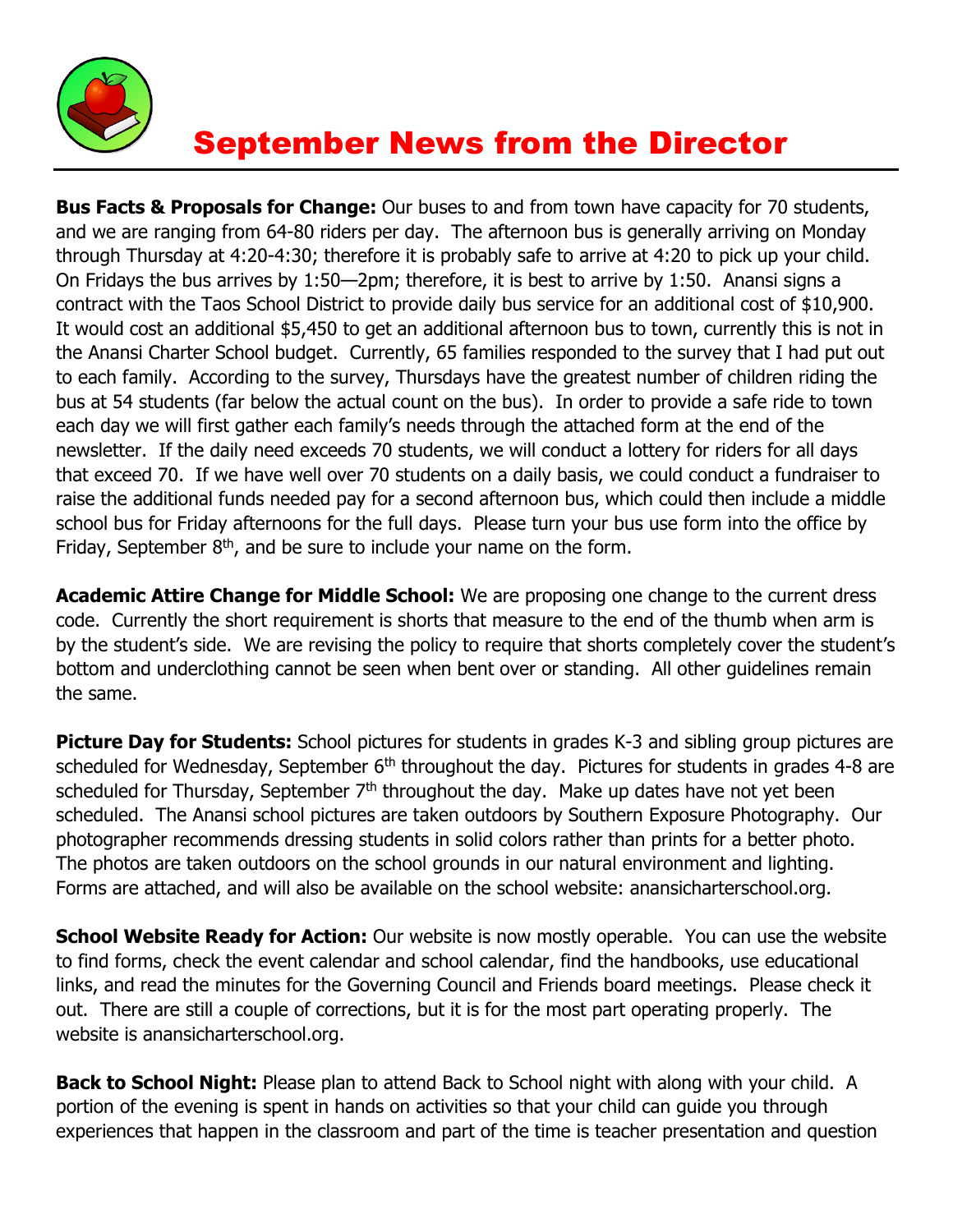and answer for parents. The  $5<sup>th</sup>-8<sup>th</sup>$  grade is scheduled from 5-6pm and the Kindergarten-4<sup>th</sup> grade is 6-7pm.

**1 st Family Let's Move Event:** The Friends of Anansi sponsor three family oriented activities per school year and the first one is the hike to Williams Lake. Families should meet in the parking lot for the William's Lake trailhead above Taos Ski Valley. The purpose of the hike is to bring our school families together to socialize, get some physical activity together, and enjoy the outdoors. After the hike it is the Octoberfest in the Taos Ski Valley, which could also be fun to join for bratwurst, music, and more outdoor activities. Our hike day is scheduled for September 17<sup>th</sup>. Hope to see you there!

**Turn in Your Summer Reading Log:** In the spring we sent out our summer reading log and book lists to help you find books to read. We are now collecting the logs and so far not too many have been turned in. Turn in your log by Friday, September 8<sup>th</sup> and your child will receive a certificate for an ice cream cone and also a chance to win a kindle. Reading throughout the summer is one way to combat the "summer slump"; the Friends of Anansi recognize this and therefore provide the incentives for the summer reading along with Anansi's Read to Lead program. Hear more about our literacy program from our Reading Coach, Nancy Stotts at Back to School night.

**Coffee with the Director:** The purpose of Coffee with the Director is to gather parent input through discussion and provide learning opportunities. These gatherings will take place on the lunch room portal until the weather cools down on Wednesday mornings from 8:35 until 9:30. Stop by with your cup and grab a cup of coffee and join in for a few minutes. Our first Coffee with the Director will begin on September 20<sup>th</sup> and the topic is understanding the school report card, and there will also be time for open forum. The director uses this time to gather parent input for the Parent Advisory Council from the school community at large.

**Congratulations! Anansi Charter Earns an A:** Anansi earned in an A on the school report card provided by the New Mexico Public Education Department. The report card reflects student achievement on the PARCC assessment, the growth students make on the PARCC assessment, input from students and parents surveys regarding teacher instruction, and student attendance. This grade is earned and owned by the students and faculty, and supported by parents. Congratulations to all, we had a great year.

**Field Trips:** The kindergarten through second grade students will be taking their annual fall hike field trip on Friday, September 15<sup>th</sup>. If you are able to join your child for this fun trip, please let your classroom teacher know. The fourth, eighth, and seventh grade classes will be attending the Bio Blitz coupled with a hike up in the fish hatchery area on the  $21<sup>st</sup>$  of September. The fifth grade will be heading out to the "Greater World" earthship community in support of their studies of solar energy. There will also be field trips this fall to support the fall arts and their studies of New Mexico history and culture. Our field trips our sponsored by the Friends of Anansi Charter School activity fund.

**Starting off Strong is Paying Off with Attendance and School Culture:** Kudos to our students and families we are at 99% average attendance rate. We have had minimal discipline referrals and students are taking their work seriously in the classroom. The climate of our campus is positive and welcoming for students.